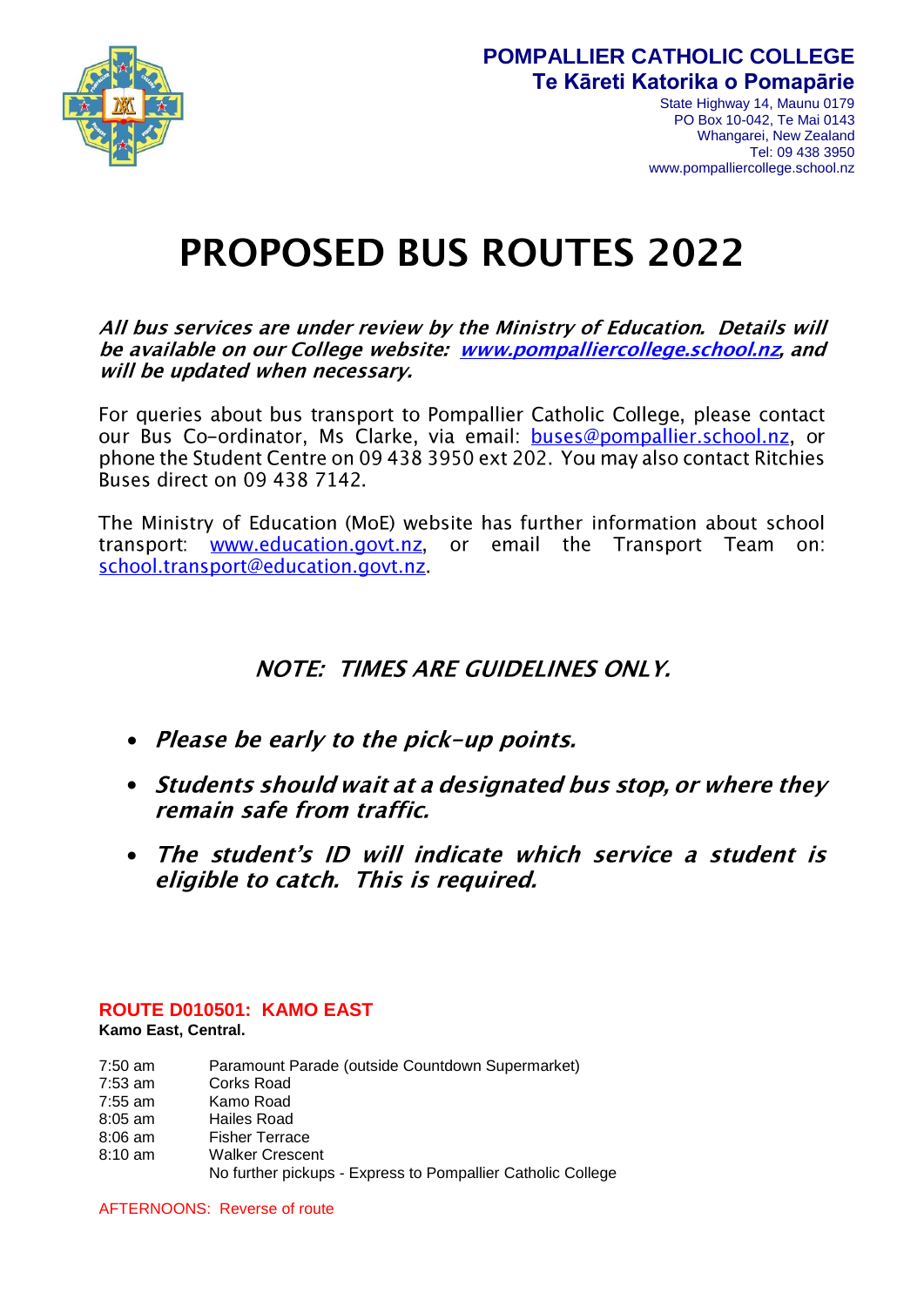# **ROUTE D010533: KAMO WEST**

**Kamo West, Ruatangata.**

7:50 am Crawford Crescent roundabout No further pickups - Express to Pompallier Catholic College

AFTERNOONS: Reverse of route

#### **ROUTE D010511: NGUNGURU**

#### **Ngunguru, Glenbervie, Pataua North, Tikipunga & Mairtown.**

- 7:25 am Ngunguru to Tikipunga High School
- 8:08 am Tikipunga High School (transfer students from Pataua North / Ngunguru)
- 8:12 am Kiripaka Road
- 8:15 am Mill Road Vets

No further pickups - Express to Pompallier Catholic College

AFTERNOONS: Reverse of route

# **ROUTE D010507: WHANGAREI HEADS**

#### **Parua Bay & Whangarei Heads areas.**

- 7:25 am McLeod's Bay / Reotahi
- 8:00 am Parua Bay School
- 8:05 am Parua Bay Hotel
- 8:10 am Scott's Rd
- 8:15 am Waikaraka (Attwood Road)
- 
- 8:16 am Waterside Close<br>8:25 am Porowini Avenue Porowini Avenue (outside Mitre 10)

No further pickups - Express to Pompallier Catholic College

AFTERNOONS: Reverse of route

# **ROUTE D010508: ONERAHI**

#### **Residents of Riverside & Onerahi areas.**

| Church Street, Weir Crescent, Handforth Street (Airport loop)<br>7:40 am |  |
|--------------------------------------------------------------------------|--|
| Onerahi Shopping Centre via Ross Street, Nottingham Road<br>7:55 am      |  |
| Old Onerahi Road<br>8:00 am                                              |  |
| Memorial Drive / Riverside<br>8:10 am                                    |  |
| 8:15 am<br>Vale Road                                                     |  |
| No further pickups - Express to Pompallier Catholic College              |  |

# **ROUTE D010503: WAIPU**

**Waipu, Ruakaka, One Tree Point and Oakleigh areas.** Pompallier, Christian Renewal School & Excellere students, who reside south of Whangarei City.

- 7:15 am Waipu (4.45pm return)<br>7:30 am Bream Bay College (4.
- Bream Bay College (4.30pm return)
- 7:45 am Pyle Road
- 7:50 am Prescott Rd
- 8:05 am Blue Goose Express to Pompallier Catholic College

## **ROUTE D010519: PORTLAND**

#### **via Taparei Street, Portland Road, SH1 to Blue Goose.**

7.30 am Passengers from Route DO10513 Maungakaramea, transfer to Whangarei High School's bus Then to Pompallier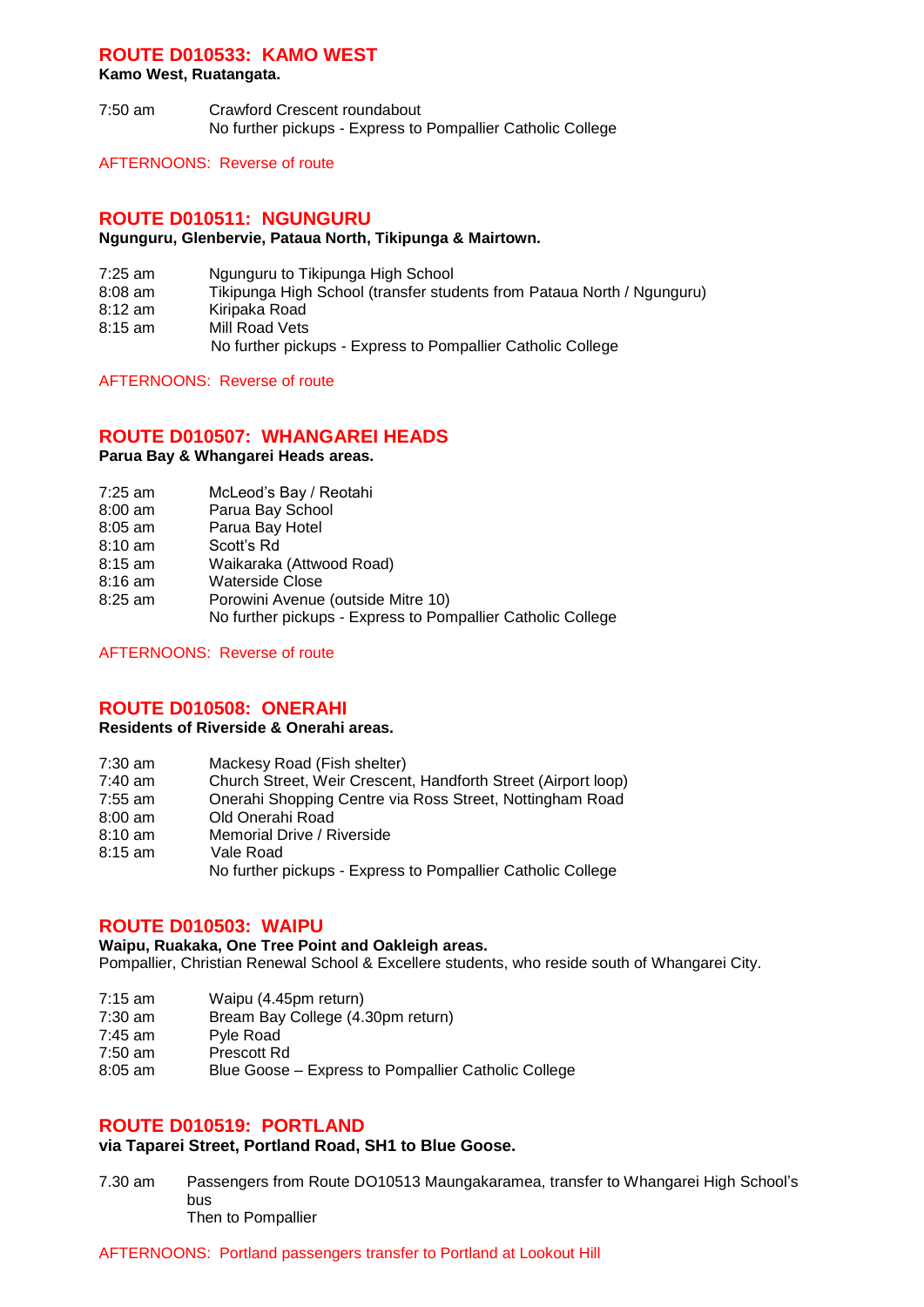## **ROUTE D010513: MAUNGAKARAMEA**

**Maungakaramea turnoff, via SH1 to Otaika Valley Road, Tavinor Road, Otaika Loop Road, via SH1 to Whangarei Intermediate School, then to Pompallier.** 

7.30 am Departs Portland Whangarei High School's Bus Bay Then to Pompallier

AFTERNOONS: Use Waipu bus to Lookout Hill, transfer to Maungakaramea bus

#### **ROUTE D010522: OTAIKA VALLEY**

**Maungatapere, Otaika Valley, Cemetery Road.**

- 7:45 am Maungatapere Post Office
- 7:50 am Otaika Valley Road / Cemetery Road
- 7:53 am Riding Downs Way
- 8:00 am Puriri Grange Road
- 8:05 am Pompallier Catholic College
- 8:35 am Whangarei High School's Bus Bay
- NB: There will be NO stops after Puriri Grange.

AFTERNOONS: Reverse of route, departing Pompallier at 3:50 pm

# **ROUTE D010532: DARGAVILLE, WHATITIRI LOOP**

**Dargaville, Whatitiri & Poroti areas.**

- 7:10 am Dargaville Bus Stop (Kapia Street)
- 7:30 am SH 14 / Tangowahine
- 7:42 am SH 14 / Tangiteroria
- 7:50 am SH 14 / Whatitiri Road
- 7:55 am Kerehunga Road
- 8:00 am Poroti Sports Complex
- 8:08 am Tattons Road
- 8.15 am Express to Pompallier Catholic College

AFTERNOONS: Reverse of route, departing Pompallier at 3:30 pm

# **ROUTE D010516: KARA**

**Kara, Kokopu & Maunu West areas.**

- 7:30 am Kokopu Block Road / SH 14
- 7:40 am via Kokopu Block Road
- 7:50 am Kokopu Road to Kara Road
- 8:00 am Kara Road corner
- 8:05 am Newton Road
- 8:10 am Millington Road
- 8:15 am Pompallier Catholic College

AFTERNOONS: Reverse of route, departing Pompallier at 3:50 pm